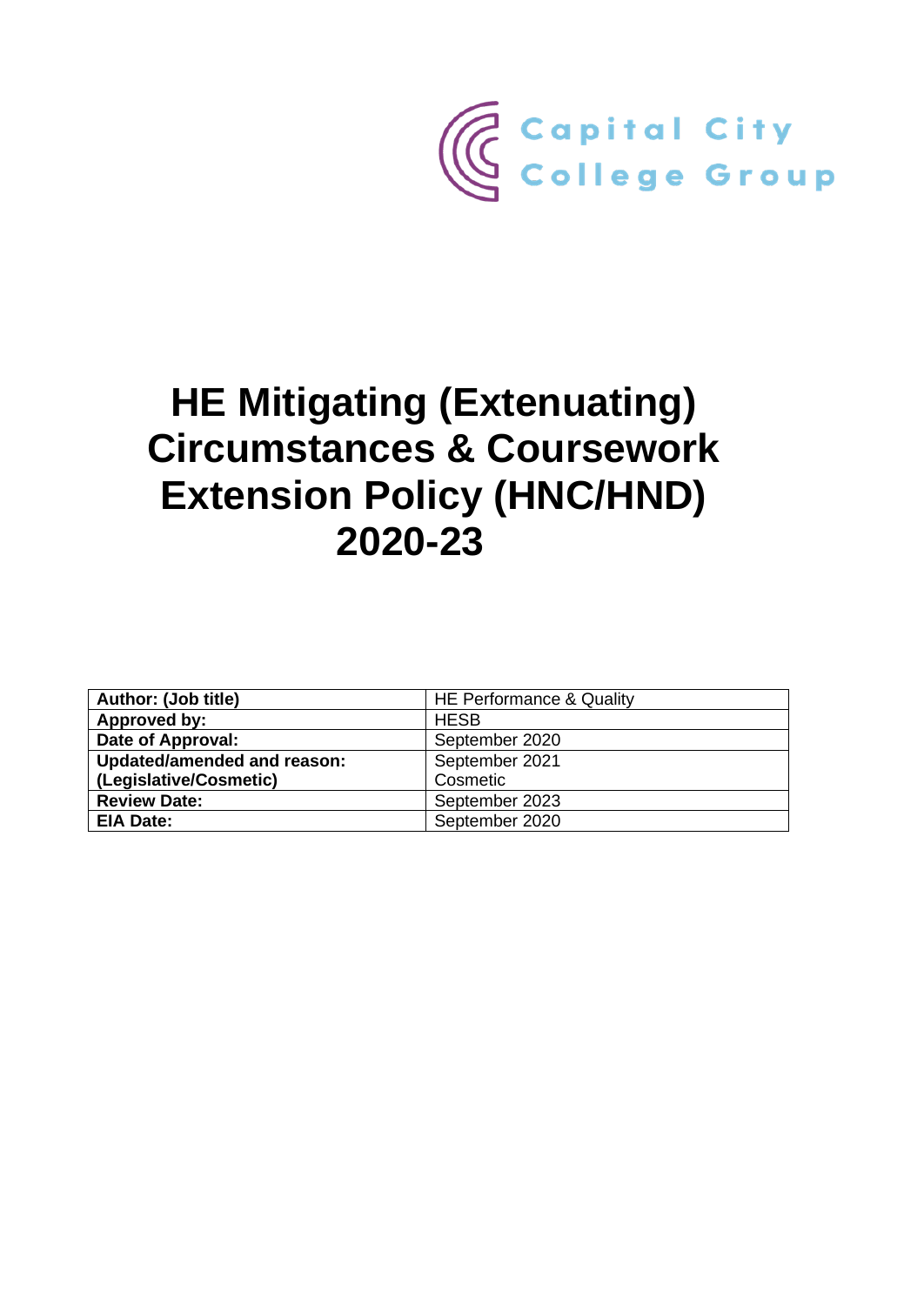# HE Mitigating (Extenuating) Circumstances & CourseworkExtension<br>Policy & Form (HNC/HND)

# **Contents**

| $1_{\cdot}$ |                                                                    |  |
|-------------|--------------------------------------------------------------------|--|
| 2.          |                                                                    |  |
| 3.          |                                                                    |  |
| 4.          |                                                                    |  |
| 5.          |                                                                    |  |
| 6.          |                                                                    |  |
| 7.          |                                                                    |  |
| 8.          |                                                                    |  |
| 9.          |                                                                    |  |
|             |                                                                    |  |
|             |                                                                    |  |
|             | MITIGATING CIRCUMSTANCES AND COURSE WORK EXTENSION REQUEST FORM  9 |  |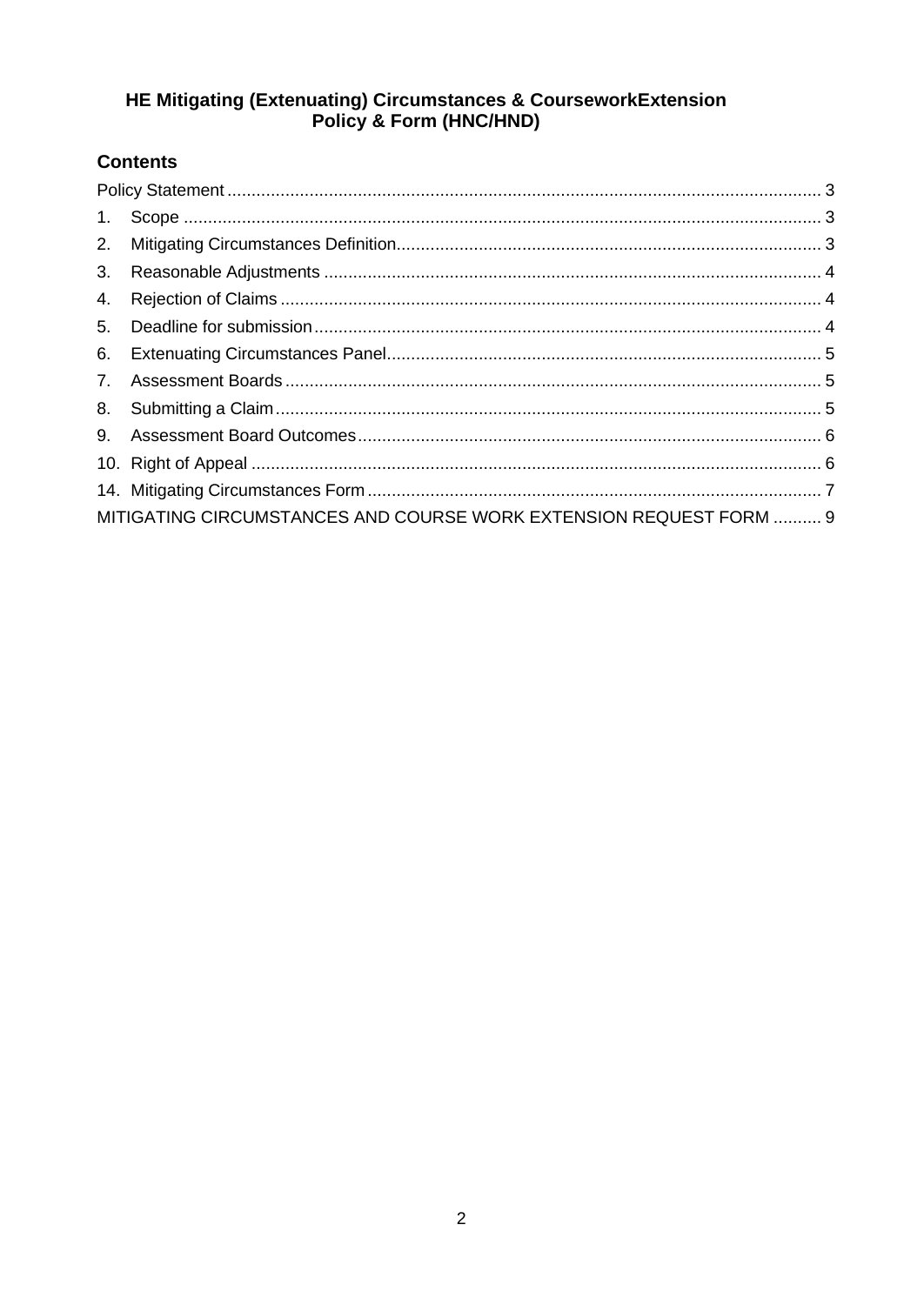#### **HE MITIGATING CIRCUMSTANCES AND COURSEWORK EXTENSION POLICY 2020-23**

#### <span id="page-2-0"></span>**Policy Statement**

Capital City College Group (CCCG) recognises that there may be difficult circumstances that affect a student's ability to meet an assessment deadline or affect their performance in an assessment. These are known as extenuating or mitigating circumstances. Extenuating circumstances are exceptional, unforeseen, seriously adverse and outside of a student's control.

CCCG supports Pearson adaptions to processes to reflect the current exceptional circumstances due to coronavirus (COVID-19). Should a student fall ill with this virus and have to self-isolate, now or at any time, CCCG will make sure that they do not suffer academic disadvantage.

Students will also be allowed to submit individual claims for mitigation that recognise circumstances where their academic performance has been affected by the pandemic.

#### <span id="page-2-1"></span>**1. Scope**

This policy applies to Pearson BTEC Higher Nationals (HNC/HND) to support students seeking mitigation for assessments or requiring a coursework deadline short extension.

Linked Policies:

- CCCG Pearson HN Assessment Regulations
- CCCG Complaints Policy
- CCCG Assessment Appeals Policy
- CCCG Assessment Malpractice and Maladministration Policy
- CCCG HNC/D Break in Study Guidance
- *Reasonable adjustments*
- *Special Examination (Assessment) Arrangements)*

HE Programmes validated by partner universities will follow their academic regulations. Students should consult their HE Programme Handbook for details and refer to the relevant academic regulations on the University website.

This policy is not intended for students who have a disability or an ongoing medical condition. If a student has a disability or ongoing medical condition, we strongly urge the student to contact the Student Support Team in order for reasonable adjustments to be put in place. However, a disabled student may need to request a deferral or extension if, for example, they experience an acute episode or worsening of their condition which means that the reasonable adjustments in place are no longer sufficient.

#### <span id="page-2-2"></span>**2. Mitigating Circumstances Definition**

Mitigating or extenuating circumstances are **acute, severe and unforeseen** circumstanceswhich are beyond the students' control and which occur immediately before or during the assessment period in question. They adversely affect a student's ability to complete assessments by the published deadline or to underperform in regard to an assessment.

Extenuating circumstances may be of a personal or medical nature and must be accompanied by some form of evidence to validate the claim eg medical certificate. Claims for extenuating circumstances which are submitted without supporting evidence will **not** be considered.

It is the student's responsibility to let CCCG know about any extenuating circumstances that have affected their work at the time they occur. Where appropriate, they can request a short extension or a deferral of assessment to the next assessment period, or their circumstances canbe taken into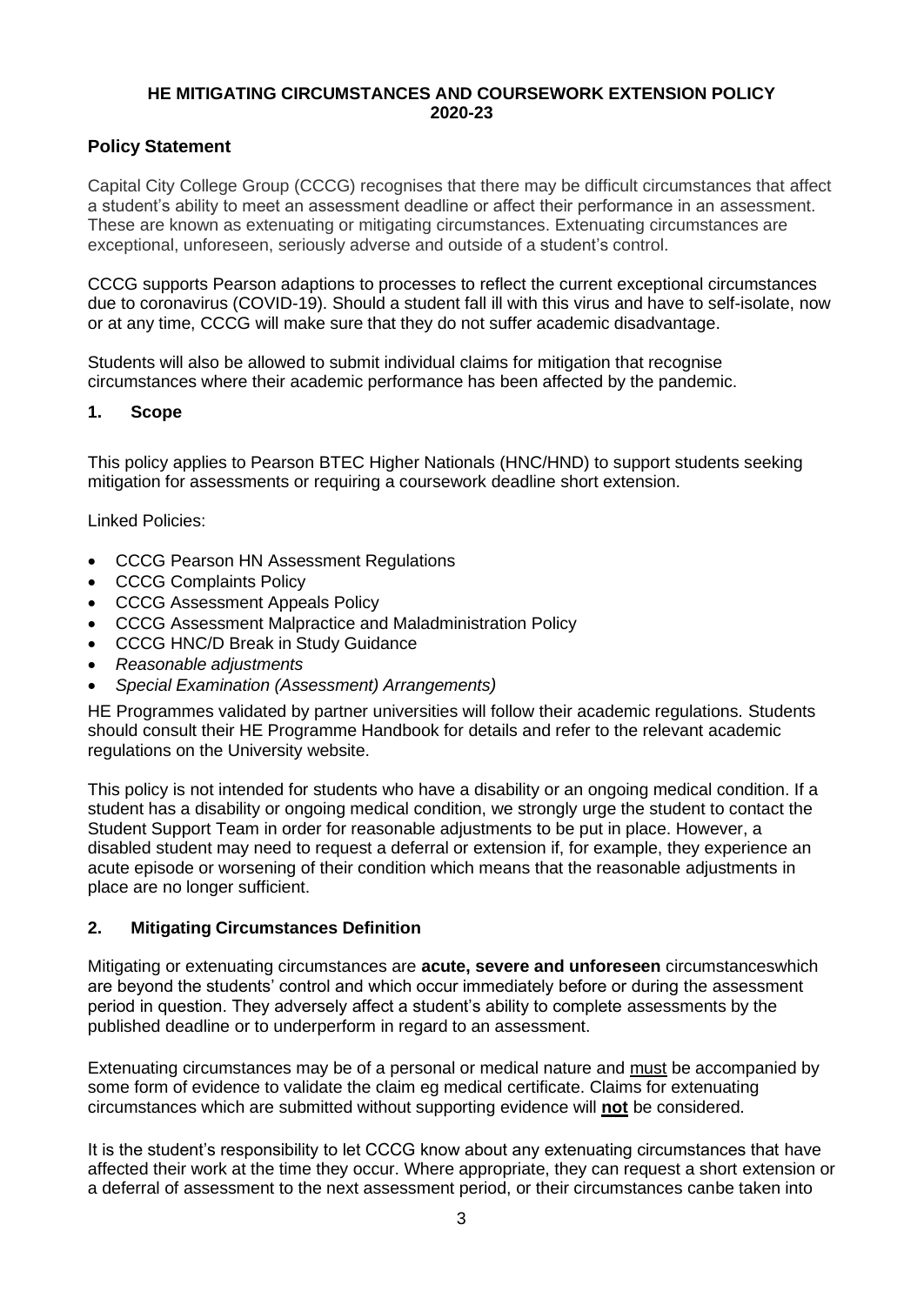#### account by the Assessment Board when making its progression/finalist decision.

Extenuating Circumstances can only be requested for summative assessment that countstowards an overall unit grade.

Claims for extenuating circumstances may be made for:

- Non-submission of coursework
- Impaired academic performance in an examination, class-test, presentation etc.
- Non-attendance at an exam(s)

#### <span id="page-3-0"></span>**3. Reasonable Adjustments**

Where assessment adjustments have already been made (e.g. sheltered examination accommodation, adjustments for students with dyslexia etc) the same reason cannot normally be claimed as an extenuating circumstance.

However, if a disabled student experiences an **acute episode or worsening** of their condition which means that the reasonable adjustments in place are no longer sufficient a deferral or extension can be requested. Completion of the submission form concerning their disability for the first time does not count as disclosure to the College as these forms are for use only by the Assessment Board.

#### <span id="page-3-1"></span>**4. Rejection of Claims**

A claim for extenuating circumstances **will be rejected** for any of the following reasons. The examples listed are not exhaustive, but refer to the most common reasons for invalidation or rejection of a claim:

- I. The claim is not supported by appropriate documentary evidence;<br>II. The claim does not relate, in terms of timing, to the submission or
- The claim does not relate, in terms of timing, to the submission or examinations dates concerned.
- III. The claim relates to an ongoing or long-term condition, unless the condition unexpectedly deteriorates immediately before or during the assessment period;
- IV. There are reasonable grounds to believe that the circumstances could have been avoided by the student, or the student could reasonably have been expected to take steps to limit the impact of the circumstances. Examples include: leaving coursework to the last minute; missing the deadline because of computer problems or late transport; missing an examination due to oversleeping; failure to make alternative travel plans when disruptions were known in advance; losing work which had not been backed up ( e g on usb/cloud);
- V. personal disruptions or events which could have been anticipated; such as holidays, weddings, changing address or employment, religious holidays or festivals which are usually known in advance
- VI. The claim results from misreading or ignorance of the examination timetable or instructions regarding the submission of coursework;
- VII. There are reasonable grounds to believe that the circumstances described would not have prevented the student from taking the examination(s) and/or submitting the assignment(s) by the published assignment deadline date(s).

#### <span id="page-3-2"></span>**5. Deadline for submission**

If a student believes that they have been subject to extenuating circumstances they must make a claim no more than 28 calendar days after the affected assessment deadline, although students should submit their claim as soon as they can. The request for extenuating circumstances may apply to more than one assessment, as long as all requests are clearly stated on the extenuating circumstances form.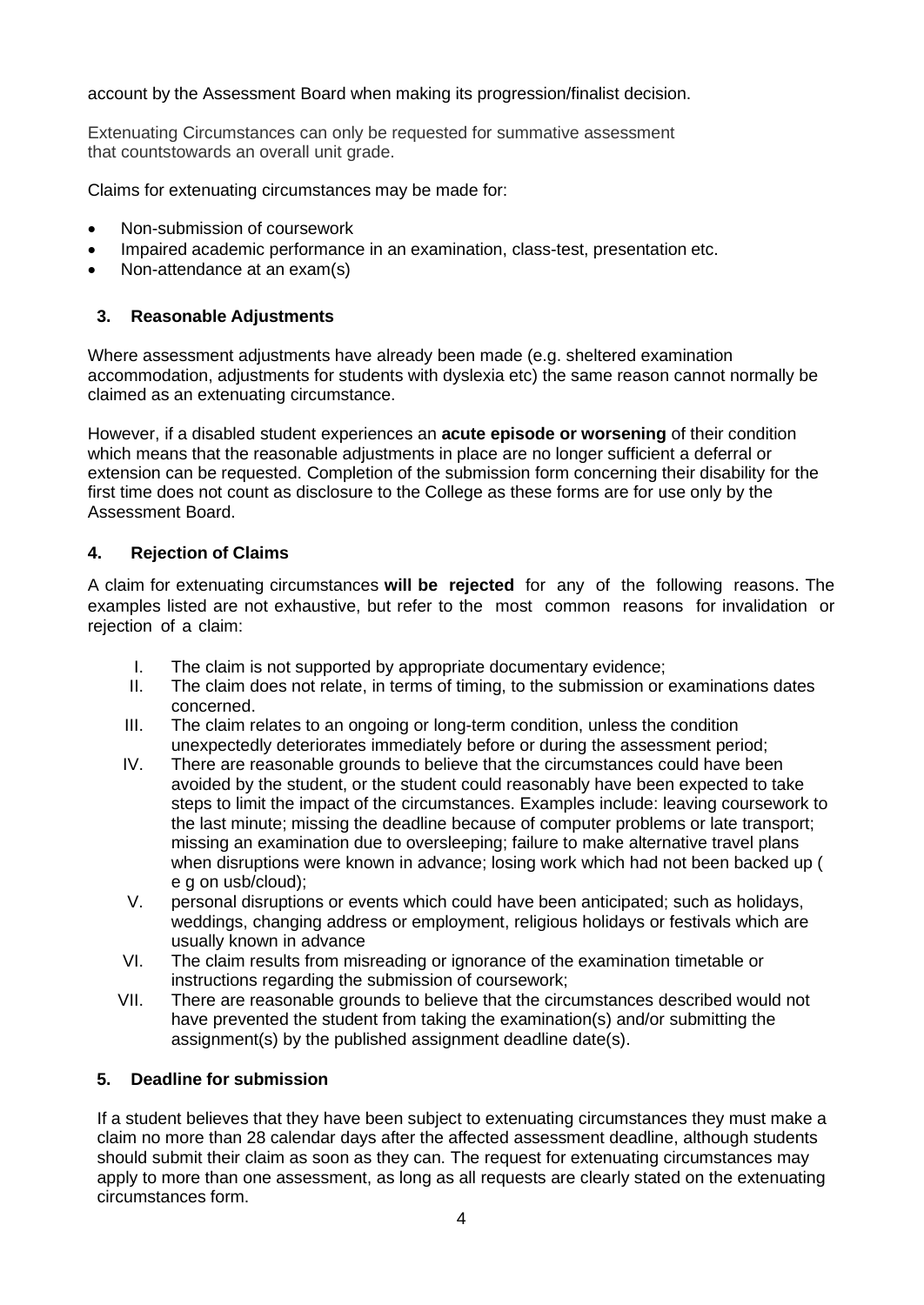#### <span id="page-4-0"></span>**6. Extenuating Circumstances Panel**

An Extenuating Circumstances Panel will consider extenuating circumstances relating to assessment performance, the non-submission of coursework and other extenuating circumstances affecting the academic year. The panel will make appropriate recommendations tothe Assessment Board or Progression Board against the guidance. The outcomes of the extenuating circumstances panel may include an agreed extension to a coursework deadline, deferral of assessment to the next opportunity or not uphold a claim.

The Extenuating Circumstances Panel membership normally comprises the Director of Quality (or quality nominee), Curriculum Director and an Academic Staff member. All members must be independent of the programme of study of the claimant (s).

#### <span id="page-4-1"></span>**7. Assessment Boards**

The College process for submitting and considering claims for extenuating/ mitigating circumstances is designed to be straightforward, independent and robust. For HNC/D programmes, final decisions are made at the Assessment Board, which comprises senior members of staff, including the Pearson External Examiner. The Assessment Board will considerthe recommendations by the Extenuating Circumstances Panel and discuss the appropriate action in respect of the students.

Before submitting a claim, students should bear in mind:

- a. An application for extenuating circumstances will only be considered if the circumstancesare exceptional; they are outside of the control of the student; and original supporting documentary evidence is provided
- b. The Assessment Board is unlikely to take action unless it believes that the extenuating circumstances have had a material impact on a student's academic performance
- c. Judgements can only be made about the impact of extenuating circumstances wherethere is sufficient evidence of a student's academic ability demonstrated in non- affected work to support a student's potential for a higher grade

#### <span id="page-4-2"></span>**8. Submitting a Claim**

Students can make a claim by completing an extenuating circumstances form and attaching supporting evidence to be submitted for consideration by an Extenuating Circumstances Panelfor the Assessment Board).

It is a student's responsibility to:

- Ensure that the Assessment Board receives their extenuating circumstances form beforeit meets because he or she cannot subsequently appeal against a decision on the grounds of extenuating circumstances if he or she could reasonably have been expectedto inform the Board in advance.
- Ensure that the form contains sufficient detail to fully support the impact of extenuating circumstances on his or her work as they cannot subsequently appeal to ask the Board to consider additional information that was available at the time of the Board.

The completed form and evidence should be submitted to their programme's course managerwho will ensure that they are kept confidentially with the student's file.

The Course Manager will state on the mark sheet(s) to be submitted to the Assessment Boardthe nomenclature 'MC' for any student who has applied for extenuating circumstances and submit the claim form with supporting evidence for any claims alongside the mark sheets.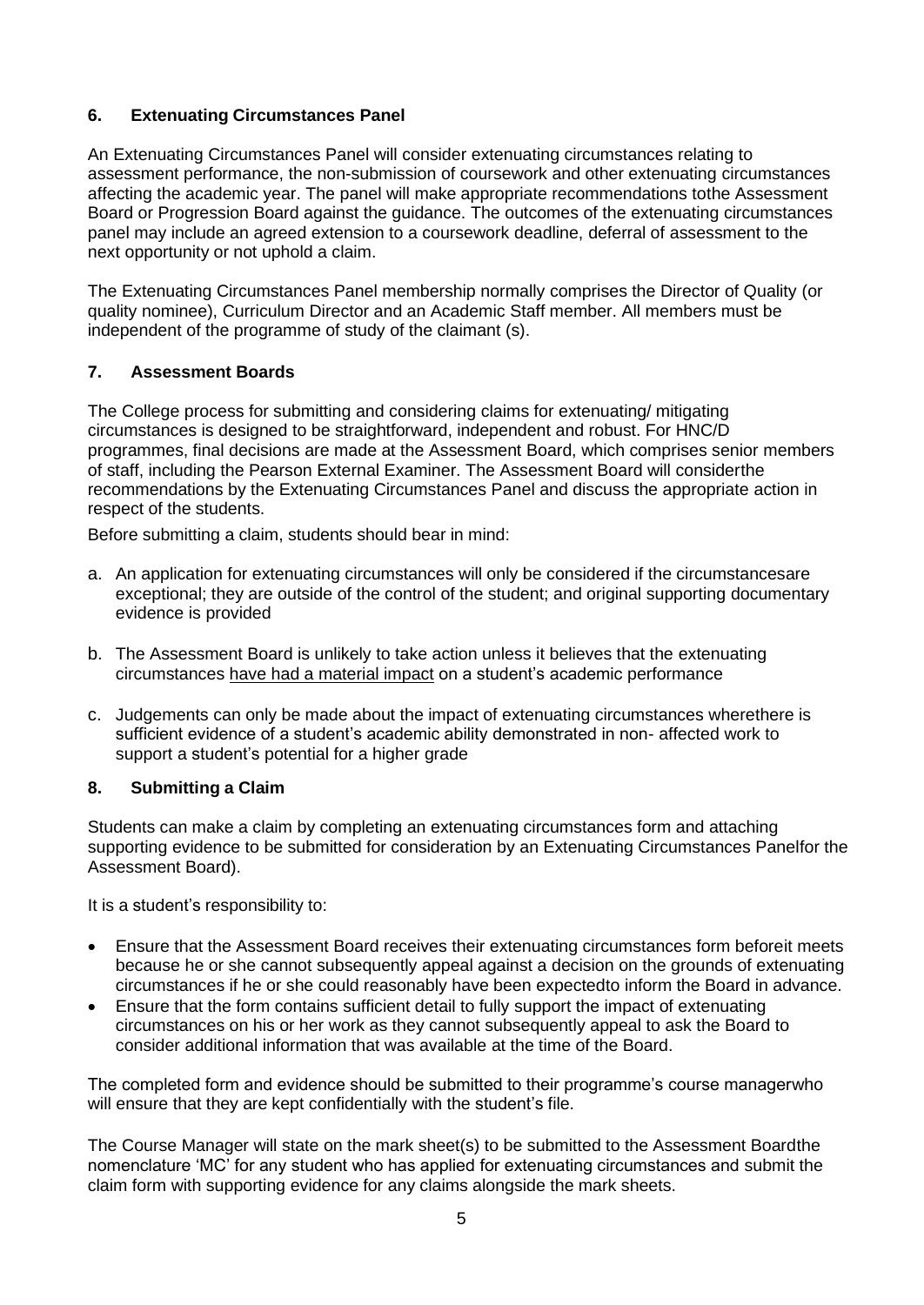Claims for extenuating circumstances will be recorded in the minutes of the Assessment Board.

#### <span id="page-5-0"></span>**9. Assessment Board Outcomes**

The Assessment Board will agree or further discuss the recommendations of the Extenuating Circumstances Panel. Discussions will be brief, and focused on those claims that require further deliberation, usually because of the material impact the extenuating circumstances may have had on a student's final unit grade.

If the Assessment Board accepts the extenuating circumstance(s), the mitigation will normally be permission for the student to be assessed on the work in question as if for the first time and capping does not apply. Such a student is deemed "Deferred". If the student fails the deferred assessment, any re-assessment will be in accordance with current CCCG/Pearson regulations.

If a claim for mitigating circumstances is not accepted for claims related to non attendance at an examination or non-submission of coursework then capping of the reassessment will be applied under Pearson RQF regulations.

#### **The Assessment Board will not take the following action**

- a) Allow a student who presents extenuating circumstances to proceed to the next yearof study if he or she has not met the necessary requirements under Pearson rules
- b) Allow students to fail a core unit or fail any published variations to the Pearson rulesof assessment combination
- c) Annotate statement of results/transcripts with comments about the existence ofextenuating circumstances

Students will be formally informed of the outcome of their claim by email from the Course Manager following the Assessment Board including any actions arising from the outcome.

#### <span id="page-5-1"></span>**10. Right of Appeal**

A student who wishes to request a review of a decision made by an Assessment Board or a Progression Board should consult the CCCG HN Regulations and the CCCG Assessment Appeals Policy. If the decision is as a result of academic misconduct, the CCCG Assessment Malpractice and Maladministration Policy will provide further appeal details. Students may appeal an outcome on thebasis of (new) evidence or procedure, but **not** on the basis of disagreement with academic judgement.

In the case of a rejected claim, the student will be notified in writing (by email) of the reason(s) for rejecting the claim. They should also be informed of their right to request a review of the decision.

Failure by a student, without good cause, to have made a claim for extenuating circumstances,with corroborative evidence by the deadline, will mean that an appeal based on the later disclosure of these circumstances is unlikely to be successful.

A successful appeal results in the Assessment Board reviewing its decision in the light of the new information initially provided by the student. This does not necessarily mean that the original decision of the Assessment Board is changed.

If the claim remains rejected, the student will be notified of the reason(s) for this decision. If rejected, the student will be issued with a CCCG Completion of Procedures email/letter.

The student is then able to escalate their complaint to Pearson and/or The Office of the Independent Adjudicator for review, subject to their rules of eligibility and deadlines for submission.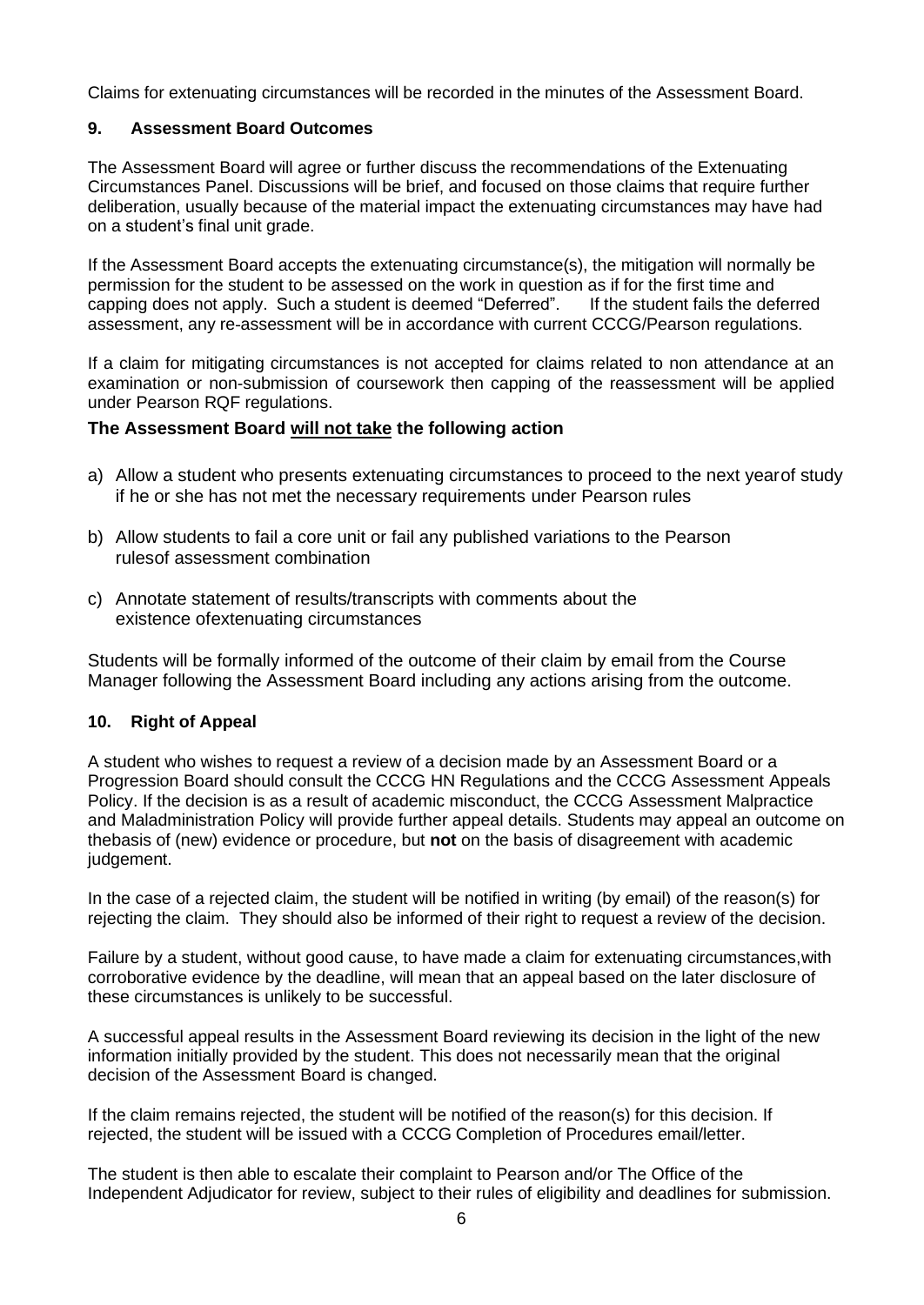# **11. Request for Coursework Extensions**

The HE Course Manager is delegated by the Assessment Board to grant an extension of up toone week (5 working calendar days) at their discretion and on receipt of appropriate evidence.Students should apply for an extension directly to their Course Manager 2 weeks prior to the assessment deadline or up to 24 hours following the deadline.

Where extensions have been granted and work submitted by the extended deadline agreed, the work shall be assessed for full marks. All extensions formally granted must be recorded and new deadlines adhered to and made available at the Assessment Board and to the External Examiner (EE). Recording details of extensions enables the Assessment Board and the EE to confirm that the programme is operating consistently in accordance with CCCG's and Pearson's policies and guidance.

# **12. Fraudulent Claims**

It is a serious academic offence to submit a false claim or false documentation as it is regarded as an attempt to gain unfair advantage and therefore will be considered under the CCCG Academic Misconduct Procedures. CCCG reserves the right to check on the validityof the document(s) you submit by contacting the third party directly.

# **13. Confidentiality**

CCCG is committed to complying fully with the General Data Protection Regulation (GDPR) 2018 and will treat all claims for extenuating circumstances with confidentiality subject to the considerations of the law, safeguarding, responsibilities to external partners and other students, fitness to study concerns and health and safety issues.

By submitting a mitigating circumstances form students are agreeing to CCCG holding this personal data for the purposes of processing their claim. If a student wishes to make a requestfor a specific element of his/her extenuating circumstances claim to remain confidential, this should be indicated on the extenuating circumstances claim form along with a brief rationale so that this can be considered by the panel.

#### <span id="page-6-0"></span>**14. Mitigating Circumstances Form**

This form is for use by students studying Pearson Edexcel Higher Nationals (HNC/D).

- Your request for extenuating circumstances must be made within 28 working days of the original assessment date. Please submit this form with accompanying evidence to the HE Course Manager. This form can be submitted in hard copy or electronically. It will be considered by the Extenuating Circumstances Panel.
- Your request for extenuating circumstances to support a short extension of up to 5 working calendar days must be submitted at least 2 weeks prior to the assessment deadline or up to 24 hours following the deadline. Please submit this form with accompanying evidence to the HE Course Manager.

#### Examples of acceptable evidence:

All claims for extenuating circumstances must be supported by appropriate, objectiveevidence. It is your responsibility to submit evidence along with this form and to provide sufficient details of how the extenuating circumstances have affected your academic performance. Please check with your Course Manager regarding COVID 19 evidence requirements as these may differ.

Acceptable evidence is an original (not a photocopy) signed letter etc. from an appropriatethird party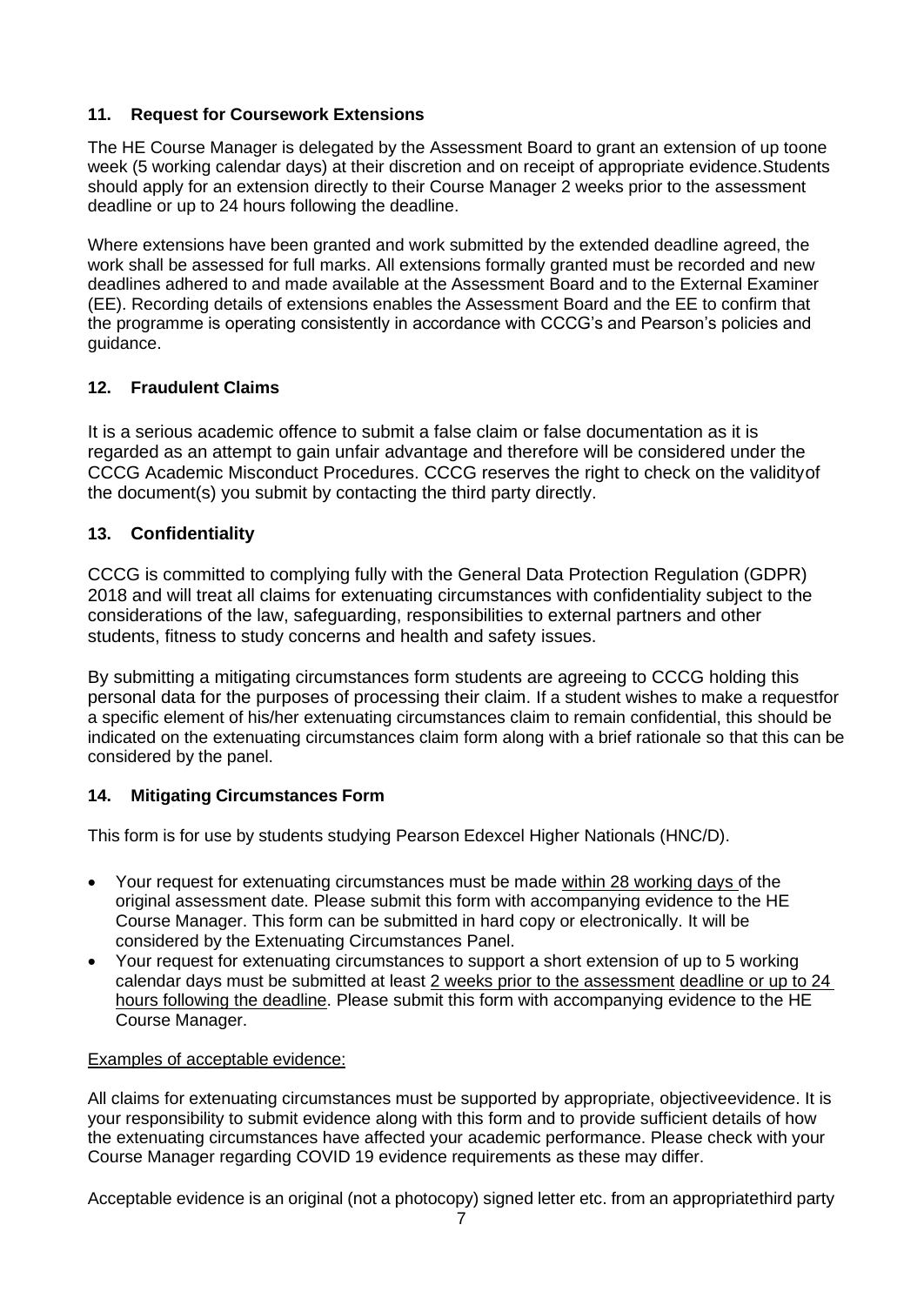(e.g. GP, hospital consultant, solicitor, police officer, College Counsellor) giving details of the circumstance, its duration and its impact.

Letters from family members or fellow students are not normally acceptable.

If the original document submitted as evidence is not in English, an independent (e.g. from a professional translation service, member of College staff, embassy etc.) translation must also be provided.

All evidence should be relevant to the assessment period in question*.*